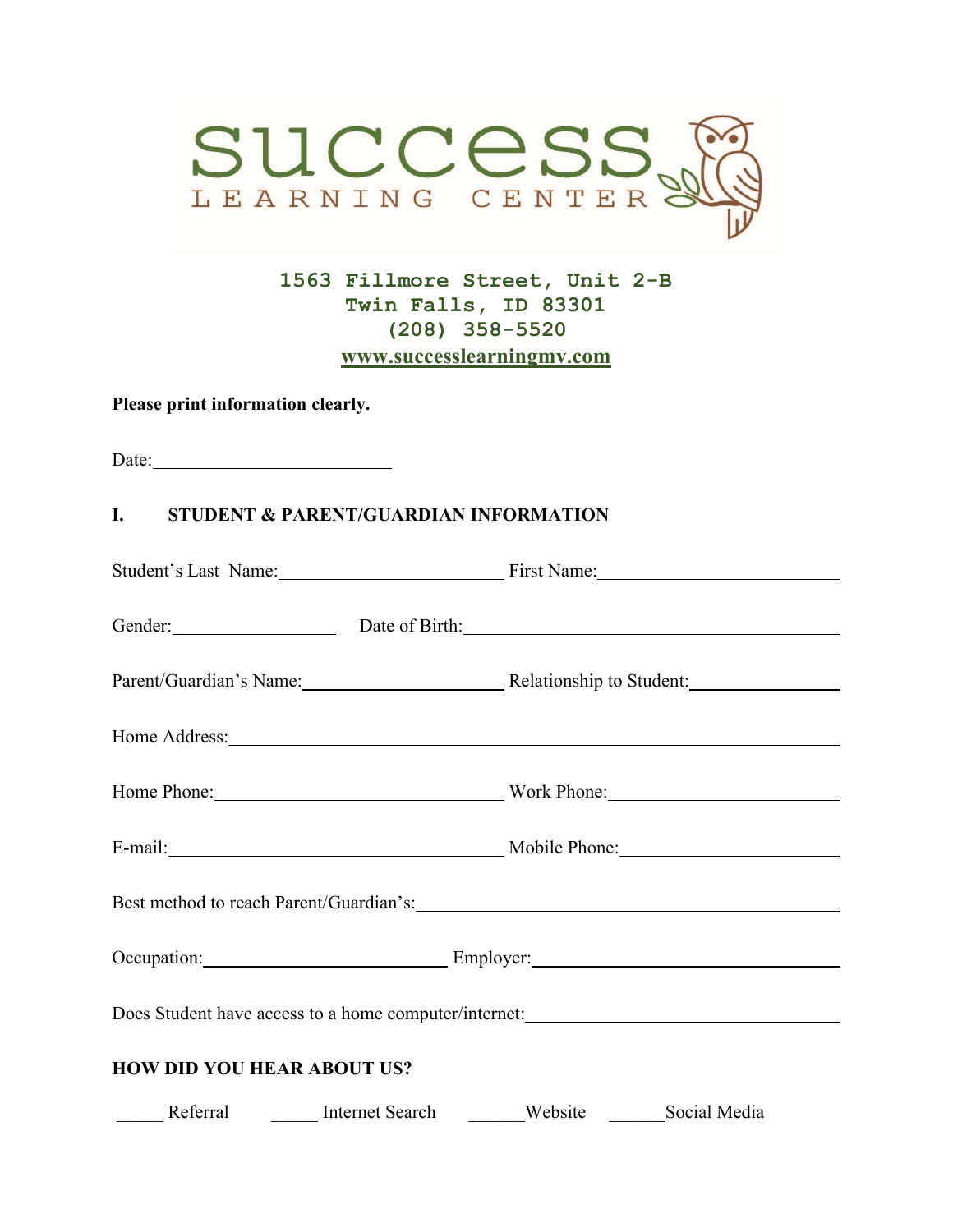# **II. ACADEMIC AND TUTORING INFORMATION**

|                                                                                                                                                                                                                                | School: Grade: Grade: Grade: Grade: Grade: Grade: Grade: Grade: Grade: Grade: Grade: Grade: Grade: G                                                                                                      |
|--------------------------------------------------------------------------------------------------------------------------------------------------------------------------------------------------------------------------------|-----------------------------------------------------------------------------------------------------------------------------------------------------------------------------------------------------------|
|                                                                                                                                                                                                                                |                                                                                                                                                                                                           |
|                                                                                                                                                                                                                                | Subject area(s) Student needs to work on:                                                                                                                                                                 |
| Student's hobbies and interests:                                                                                                                                                                                               |                                                                                                                                                                                                           |
| Siblings: 2008. Engine Siblings: 2008. The Siblings: 2008. The Siblings: 2008. The Siblings: 2008. The Siblings: 2008. The Siblings: 2008. The Siblings: 2008. The Siblings: 2008. The Siblings: 2008. The Siblings: 2008. The |                                                                                                                                                                                                           |
|                                                                                                                                                                                                                                |                                                                                                                                                                                                           |
|                                                                                                                                                                                                                                | What areas would you like to see the Student improve: ___________________________                                                                                                                         |
|                                                                                                                                                                                                                                | <u> 2000 - Jan Barat de Barat de la Barat de la Barat de la Barat de la Barat de la Barat de la Barat de la Bara</u>                                                                                      |
|                                                                                                                                                                                                                                | Is there anything else we should know about your child: ________________________                                                                                                                          |
|                                                                                                                                                                                                                                |                                                                                                                                                                                                           |
|                                                                                                                                                                                                                                | ,我们也不会有什么。""我们的人,我们也不会有什么?""我们的人,我们也不会有什么?""我们的人,我们也不会有什么?""我们的人,我们也不会有什么?""我们的人<br><u> 1999 - Johann Harry Harry Harry Harry Harry Harry Harry Harry Harry Harry Harry Harry Harry Harry Harry Harry</u> |
|                                                                                                                                                                                                                                | ,我们也不会有什么。""我们的人,我们也不会有什么?""我们的人,我们也不会有什么?""我们的人,我们也不会有什么?""我们的人,我们也不会有什么?""我们的人                                                                                                                          |
|                                                                                                                                                                                                                                | Would you like Success Learning to contact any of the Student's teachers? _____Yes ____No                                                                                                                 |
| If yes, please list their names along with their contact information.                                                                                                                                                          |                                                                                                                                                                                                           |
|                                                                                                                                                                                                                                |                                                                                                                                                                                                           |
| Subject:                                                                                                                                                                                                                       |                                                                                                                                                                                                           |
| Telephone Number:                                                                                                                                                                                                              |                                                                                                                                                                                                           |
| E-mail Address: No. 1998. The Manual Address:                                                                                                                                                                                  |                                                                                                                                                                                                           |